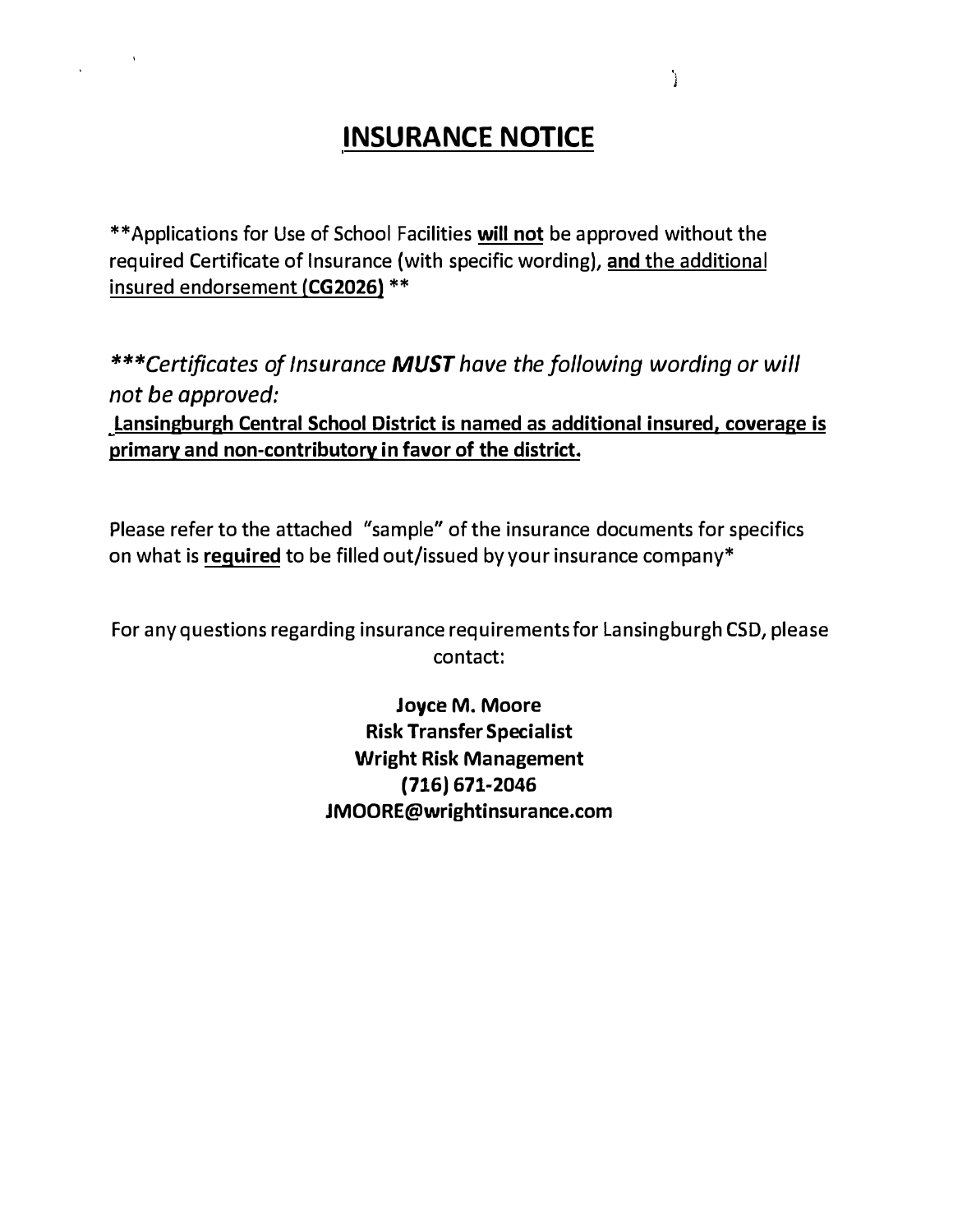|                                                                                                                                                                                                                                                                                                                                                                                                                  |                                                                                                                                                                                                                                                                                                                                                                                                                                                                                                    |            |                              |                                                                                               |                                                                                                                                                                                                   | sample                  |                 |                                                                          |         |                               |
|------------------------------------------------------------------------------------------------------------------------------------------------------------------------------------------------------------------------------------------------------------------------------------------------------------------------------------------------------------------------------------------------------------------|----------------------------------------------------------------------------------------------------------------------------------------------------------------------------------------------------------------------------------------------------------------------------------------------------------------------------------------------------------------------------------------------------------------------------------------------------------------------------------------------------|------------|------------------------------|-----------------------------------------------------------------------------------------------|---------------------------------------------------------------------------------------------------------------------------------------------------------------------------------------------------|-------------------------|-----------------|--------------------------------------------------------------------------|---------|-------------------------------|
|                                                                                                                                                                                                                                                                                                                                                                                                                  | <i>ACORL</i>                                                                                                                                                                                                                                                                                                                                                                                                                                                                                       |            |                              | <b>CERTIFICATE OF LIABILITY INSURANCE</b>                                                     |                                                                                                                                                                                                   |                         |                 |                                                                          |         | DA'TE (MM/DD/VYYY)<br>Current |
| THIS CERTIFICATE IS ISSUED AS A MATTER OF INFORMATION ONLY AND CONFERS NO RIGHTS UPON THE CERTIFICATE HOLDER. THIS<br>CERTIFICATE DOES NOT AFFIRMATIVELY OR NEGATIVELY AMEND, EXTEND OR ALTER THE COVERAGE AFFORDED BY THE POLICIES<br>BELOW. THIS CERTIFICATE OF INSURANCE DOES NOT CONSTITUTE A CONTRACT BETWEEN THE ISSUING INSURER(S), AUTHORIZED<br>REPRESENTATIVE OR PRODUCER, AND THE CERTIFICATE HOLDER. |                                                                                                                                                                                                                                                                                                                                                                                                                                                                                                    |            |                              |                                                                                               |                                                                                                                                                                                                   |                         |                 |                                                                          |         |                               |
|                                                                                                                                                                                                                                                                                                                                                                                                                  | IMPORTANT: If the certificate holder is an ADDITIONAL INSURED, the policy(les) must be endorsed. If SUBROGATION IS WAIVED, subject to<br>the terms and conditions of the policy, certain policies may require an endorsement. A statement on this certificate does not confer rights to the<br>certificate holder in lieu of such endorsement(s).                                                                                                                                                  |            |                              |                                                                                               |                                                                                                                                                                                                   |                         |                 |                                                                          |         |                               |
| <b>PRODUCER</b><br><b>Insured's Agent</b>                                                                                                                                                                                                                                                                                                                                                                        |                                                                                                                                                                                                                                                                                                                                                                                                                                                                                                    |            |                              | CONTACT<br>NAME:<br><b>PHONE</b><br>FAX<br>{A/C No):                                          |                                                                                                                                                                                                   |                         |                 |                                                                          |         |                               |
| <b>Address</b><br>City, State Zip                                                                                                                                                                                                                                                                                                                                                                                |                                                                                                                                                                                                                                                                                                                                                                                                                                                                                                    |            |                              | <b>(A/C, No. Ext):</b><br>E-MAIL<br>ADDRESS:<br><b>NAIC#</b><br>INSURER(S) AFFORDING COVERAGE |                                                                                                                                                                                                   |                         |                 |                                                                          |         |                               |
| INSURED                                                                                                                                                                                                                                                                                                                                                                                                          |                                                                                                                                                                                                                                                                                                                                                                                                                                                                                                    |            |                              |                                                                                               | <b>INSURER A:</b> $(AM Best Rated "Secure" or Better)$<br>INSURER B: (Licensed in NYS)                                                                                                            |                         |                 |                                                                          |         |                               |
|                                                                                                                                                                                                                                                                                                                                                                                                                  | <b>Facility User Name</b>                                                                                                                                                                                                                                                                                                                                                                                                                                                                          |            |                              |                                                                                               | INSURER C :                                                                                                                                                                                       |                         |                 |                                                                          |         |                               |
|                                                                                                                                                                                                                                                                                                                                                                                                                  | <b>Address</b><br>Clty, State Zip                                                                                                                                                                                                                                                                                                                                                                                                                                                                  |            |                              |                                                                                               | <b>INSURER D:</b><br><b>INSURERE:</b>                                                                                                                                                             |                         |                 |                                                                          |         |                               |
|                                                                                                                                                                                                                                                                                                                                                                                                                  |                                                                                                                                                                                                                                                                                                                                                                                                                                                                                                    |            |                              |                                                                                               | <b>INSURER F:</b>                                                                                                                                                                                 |                         |                 |                                                                          |         |                               |
|                                                                                                                                                                                                                                                                                                                                                                                                                  | <b>COVERAGES</b>                                                                                                                                                                                                                                                                                                                                                                                                                                                                                   |            |                              | <b>CERTIFICATE NUMBER:</b>                                                                    |                                                                                                                                                                                                   |                         |                 | <b>REVISION NUMBER:</b>                                                  |         |                               |
|                                                                                                                                                                                                                                                                                                                                                                                                                  | THIS IS TO CERTIFY THAT THE POLICIES OF INSURANCE LISTED BELOW HAVE BEEN ISSUED TO THE INSURED NAMED ABOVE FOR THE POLICY PERIOD<br>INDICATED. NOTWITHSTANDING ANY REQUIREMENT, TERM OR CONDITION OF ANY CONTRACT OR OTHER DOCUMENT WITH RESPECT TO WHICH THIS<br>CERTIFICATE MAY BE ISSUED OR MAY PERTAIN, THE INSURANCE AFFORDED BY THE POLICIES DESCRIBED HEREIN IS SUBJECT TO ALL THE TERMS.<br>EXCLUSIONS AND CONDITIONS OF SUCH POLICIES, LIMITS SHOWN MAY HAVE BEEN REDUCED BY PAID CLAIMS. |            |                              |                                                                                               |                                                                                                                                                                                                   |                         |                 |                                                                          |         |                               |
| <b>INSR</b>                                                                                                                                                                                                                                                                                                                                                                                                      | <b>TYPE OF INSURANCE</b>                                                                                                                                                                                                                                                                                                                                                                                                                                                                           |            | <b>ADDLISUBR</b><br>INSR MVD | POLICY NUMBER                                                                                 |                                                                                                                                                                                                   | POLICY EFF   POLICY EXP |                 | <b>LIMITS</b>                                                            |         |                               |
|                                                                                                                                                                                                                                                                                                                                                                                                                  | <b>GENERAL LIABILITY</b>                                                                                                                                                                                                                                                                                                                                                                                                                                                                           |            |                              |                                                                                               |                                                                                                                                                                                                   |                         |                 | <b>EACH OCCURRENCE</b><br><b>DAMAGE TO RENTED</b>                        |         | 1,000,000                     |
|                                                                                                                                                                                                                                                                                                                                                                                                                  | Х<br>COMMERCIAL GENERAL LIABILITY                                                                                                                                                                                                                                                                                                                                                                                                                                                                  |            |                              |                                                                                               |                                                                                                                                                                                                   |                         |                 | PREMISES (Ea occurrence)                                                 | \$      |                               |
|                                                                                                                                                                                                                                                                                                                                                                                                                  | <b>CLAIMS-MADE</b><br>OCCUR                                                                                                                                                                                                                                                                                                                                                                                                                                                                        | x          |                              | Must be provided                                                                              |                                                                                                                                                                                                   | <b>MMDD/YY</b>          | <b>MM/DO/YY</b> | MED EXP (Any one person)<br>PERSONAL & ADV INJURY                        | \$<br>s |                               |
|                                                                                                                                                                                                                                                                                                                                                                                                                  |                                                                                                                                                                                                                                                                                                                                                                                                                                                                                                    |            |                              |                                                                                               |                                                                                                                                                                                                   |                         |                 | <b>GENERAL AGGREGATE</b>                                                 |         | $\frac{2,000,000}{2}$         |
|                                                                                                                                                                                                                                                                                                                                                                                                                  | GEN'LAGGREGATE LIMIT APPLIES PER:                                                                                                                                                                                                                                                                                                                                                                                                                                                                  |            |                              |                                                                                               |                                                                                                                                                                                                   |                         |                 | PRODUCTS - COMP/OP AGG                                                   | s       |                               |
|                                                                                                                                                                                                                                                                                                                                                                                                                  | <b>PRO-</b><br>JECT<br>LOC<br><b>POLICY</b>                                                                                                                                                                                                                                                                                                                                                                                                                                                        |            |                              |                                                                                               |                                                                                                                                                                                                   |                         |                 |                                                                          | \$      |                               |
|                                                                                                                                                                                                                                                                                                                                                                                                                  | <b>AUTOMOBILE LIABILITY</b>                                                                                                                                                                                                                                                                                                                                                                                                                                                                        |            |                              |                                                                                               |                                                                                                                                                                                                   |                         |                 | COMBINED SINGLE LIMIT                                                    | \$      |                               |
|                                                                                                                                                                                                                                                                                                                                                                                                                  | <b>ANY AUTO</b><br>SCHEDULED<br>ALL OWNED                                                                                                                                                                                                                                                                                                                                                                                                                                                          |            |                              |                                                                                               |                                                                                                                                                                                                   |                         |                 | <b>BODILY INJURY (Per person)</b><br><b>BODILY INJURY (Per accident)</b> | \$<br>3 |                               |
|                                                                                                                                                                                                                                                                                                                                                                                                                  | <b>AUTOS</b><br>AUTOS<br>NON-OWNED<br><b>HIRED AUTOS</b><br><b>AUTOS</b>                                                                                                                                                                                                                                                                                                                                                                                                                           |            |                              |                                                                                               |                                                                                                                                                                                                   |                         |                 | <b>PROPERTY DAMAGE</b><br>(Per sccident)                                 | \$<br>5 |                               |
|                                                                                                                                                                                                                                                                                                                                                                                                                  | <b>UMBRELLA LIAB</b>                                                                                                                                                                                                                                                                                                                                                                                                                                                                               |            |                              |                                                                                               |                                                                                                                                                                                                   |                         |                 | <b>EACH OCCURRENCE</b>                                                   | \$      |                               |
|                                                                                                                                                                                                                                                                                                                                                                                                                  | <b>OCCUR</b><br><b>EXCESS UAB</b><br><b>CLAIMS-MADE</b>                                                                                                                                                                                                                                                                                                                                                                                                                                            |            |                              |                                                                                               |                                                                                                                                                                                                   |                         |                 | <b>AGGREGATE</b>                                                         |         |                               |
|                                                                                                                                                                                                                                                                                                                                                                                                                  | <b>RETENTIONS</b><br><b>DED</b>                                                                                                                                                                                                                                                                                                                                                                                                                                                                    |            |                              |                                                                                               |                                                                                                                                                                                                   |                         |                 |                                                                          | s       |                               |
|                                                                                                                                                                                                                                                                                                                                                                                                                  | <b>WORKERS COMPENSATION</b><br>ANO EMPLOYERS' LIABILITY                                                                                                                                                                                                                                                                                                                                                                                                                                            |            |                              |                                                                                               |                                                                                                                                                                                                   |                         |                 | <u> oih</u><br>WC STATU-<br>TORY LIMITS                                  |         |                               |
|                                                                                                                                                                                                                                                                                                                                                                                                                  | Y I N<br><b>ANY PROPRIETOR/PARTNER/EXECUTIVE</b><br>OFFICERIMEMBER EXCLUDED?                                                                                                                                                                                                                                                                                                                                                                                                                       | <b>NIA</b> |                              |                                                                                               |                                                                                                                                                                                                   |                         |                 | E.L. EACH ACCIDENT                                                       | s       |                               |
|                                                                                                                                                                                                                                                                                                                                                                                                                  | (Mandatory In NH)                                                                                                                                                                                                                                                                                                                                                                                                                                                                                  |            |                              |                                                                                               |                                                                                                                                                                                                   |                         |                 | E.L. DISEASE - EAEMPLOYE E \$                                            |         |                               |
|                                                                                                                                                                                                                                                                                                                                                                                                                  | If yes, describe under<br>DESCRIPTION OF OPERATIONS below                                                                                                                                                                                                                                                                                                                                                                                                                                          |            |                              |                                                                                               |                                                                                                                                                                                                   |                         |                 | E.I., DISEASE- POLICY LIMIT ! \$                                         |         |                               |
|                                                                                                                                                                                                                                                                                                                                                                                                                  |                                                                                                                                                                                                                                                                                                                                                                                                                                                                                                    |            |                              |                                                                                               |                                                                                                                                                                                                   |                         |                 |                                                                          |         |                               |
|                                                                                                                                                                                                                                                                                                                                                                                                                  | DESCRIPTION OF OPERATIONS / LOCATIONS/ VEHICLES (Attach ACORD 101, Additione! Remarks Schedule, If more space is required)                                                                                                                                                                                                                                                                                                                                                                         |            |                              |                                                                                               |                                                                                                                                                                                                   |                         |                 |                                                                          |         |                               |
| Description of facility use should include that the DistricUBOCES, Board, Employees, & Volunteers are additional insured. Coverage is on a primary and non-<br>contributory basis.<br>Additional insured Endorsement (CG20 26 or Equivalent) must be atlached.                                                                                                                                                   |                                                                                                                                                                                                                                                                                                                                                                                                                                                                                                    |            |                              |                                                                                               |                                                                                                                                                                                                   |                         |                 |                                                                          |         |                               |
|                                                                                                                                                                                                                                                                                                                                                                                                                  | <b>CERTIFICATE HOLDER</b>                                                                                                                                                                                                                                                                                                                                                                                                                                                                          |            |                              |                                                                                               |                                                                                                                                                                                                   | <b>CANCELLATION</b>     |                 |                                                                          |         |                               |
| <b>District/BOCES</b><br><b>Street Address</b>                                                                                                                                                                                                                                                                                                                                                                   |                                                                                                                                                                                                                                                                                                                                                                                                                                                                                                    |            |                              |                                                                                               | SHOULD ANY OF THE ABOVE DESCRIBED POLICIES BE CANCELLED BEFORE<br>THE EXPIRATION DATE THEREOF, NOTICE WILL BE DELIVERED IN<br>ACCORDANCE WITH THE POLICY PROVISIONS.<br>AUTHORIZED REPRESENTATIVE |                         |                 |                                                                          |         |                               |
| City, Slate Zlp                                                                                                                                                                                                                                                                                                                                                                                                  |                                                                                                                                                                                                                                                                                                                                                                                                                                                                                                    |            |                              |                                                                                               | Must be Signed                                                                                                                                                                                    |                         |                 |                                                                          |         |                               |
|                                                                                                                                                                                                                                                                                                                                                                                                                  |                                                                                                                                                                                                                                                                                                                                                                                                                                                                                                    |            |                              |                                                                                               |                                                                                                                                                                                                   |                         |                 |                                                                          |         |                               |

**© 1988-2010 ACORD CORPORATION. All rights reserved. ACORD 25 (2010/05) The ACORD name and logo are registered marks of ACORD**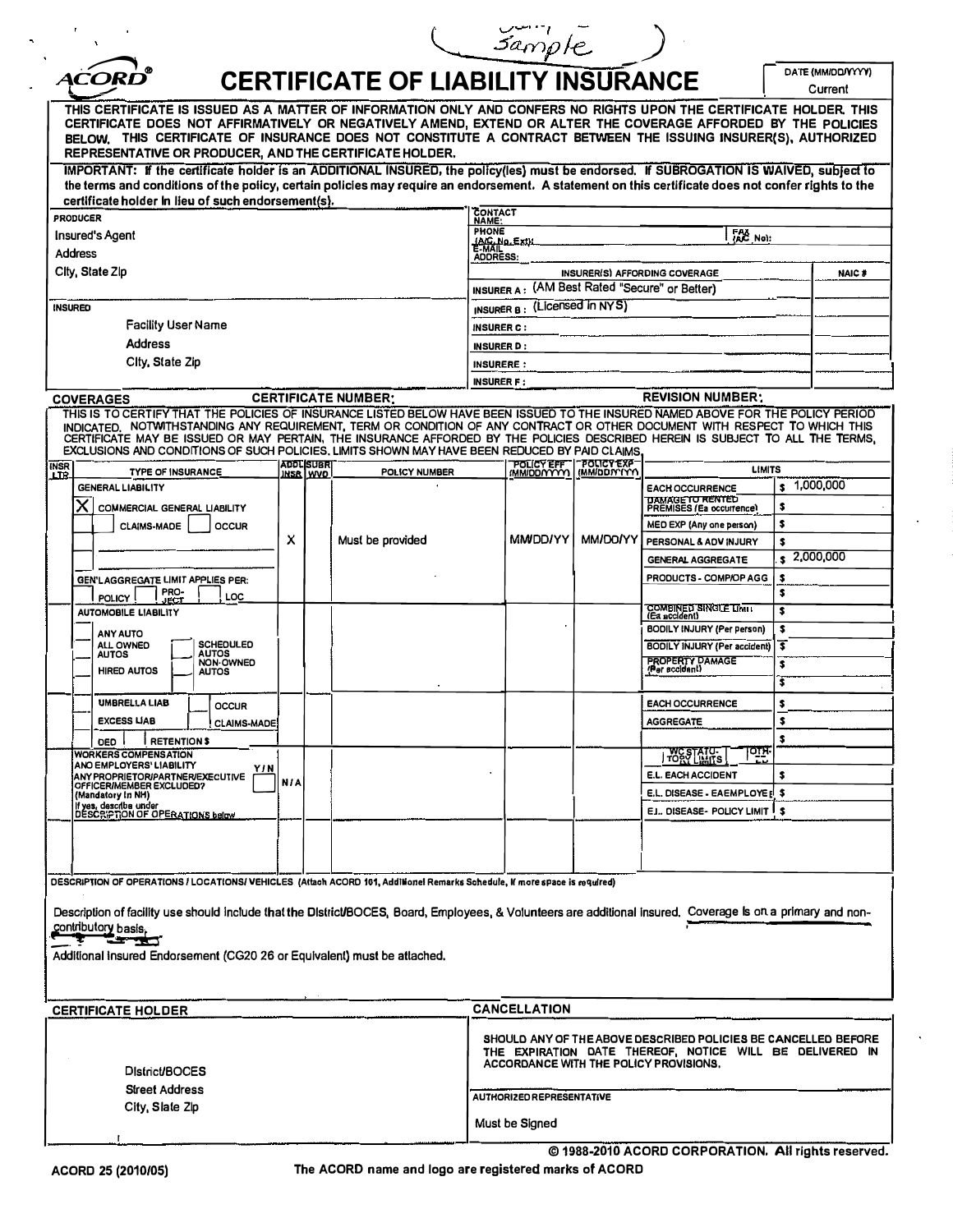**THIS ENDORSEMENT CHANGES THE POLiCY. PLEASE READ IT CAREFULLY.** 

# **ADDITIONAL INSURED - DESIGNATED PERSON OR ORGANIZATION.**

This endorsement modifies Insurance provided under the following:

COMMERCIAL GENERAL LlABILITY COVERAGE PART.

**SCHEDULE** 

**Name of Person** or **Organization:** 

(If no entry appears above, Information required to complete this endorsement will be shown in the Declarations as applicable to this endorsement.)

rented to you. WHO IS AN INSURED (Section II) Is arneaded tৌhclude as an Insured the person or organization shown in the Schedule as an insured but only with respecti<u>e liabil</u>ity arising out of your operations or premises owned by or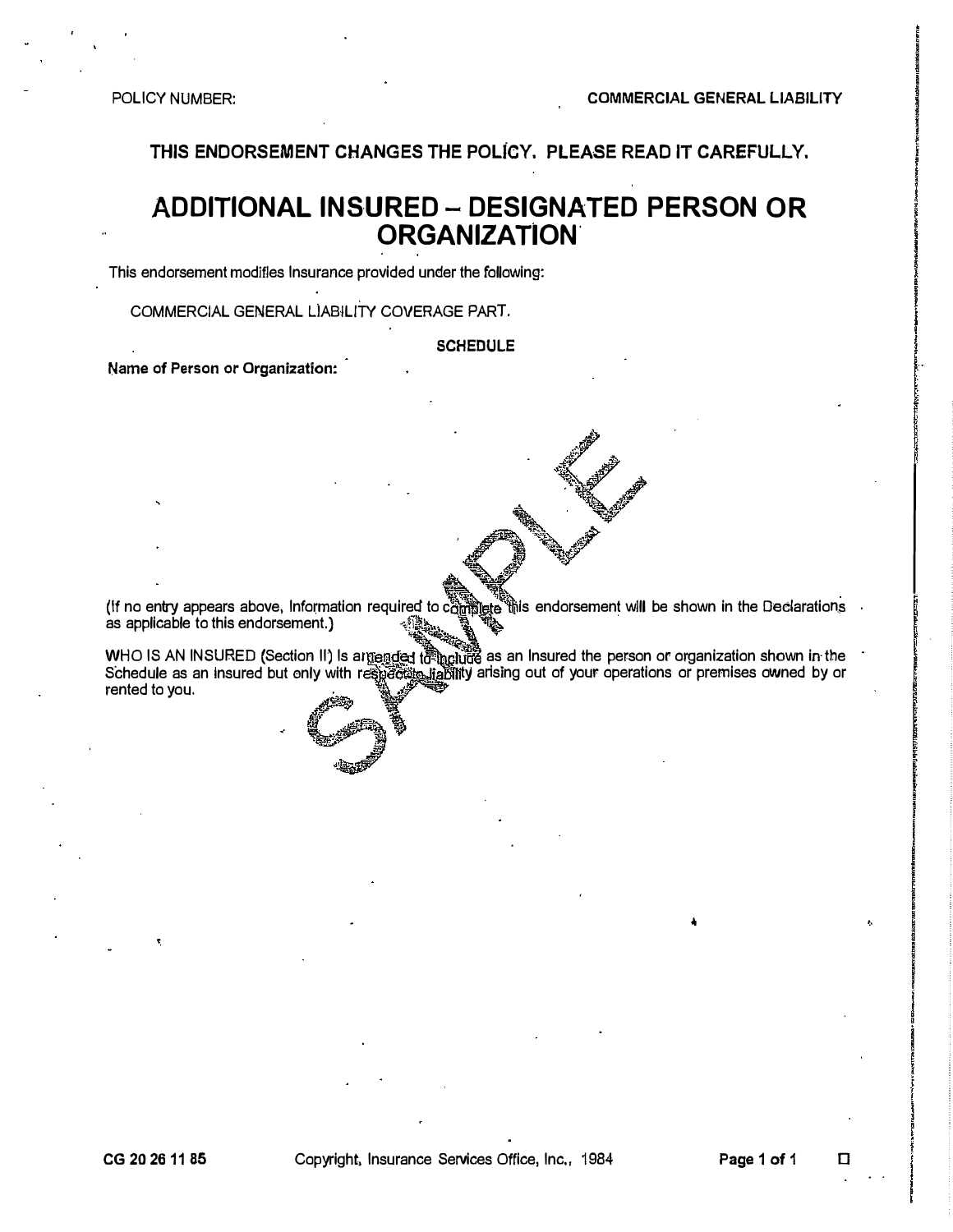### **LANSINGBURGH CENTRAL SCHOOL DISTRICT-55 NEW TURNPIKE RD TROY, NY 12182 518-233-6850**

### **APPLICATION FOR USE OF SCHOOL FACILITIES- (BUILDINGS/ALL FIELDS)**

**\*\*Please read the attached policy and regulations governing use of facilities. Return application, signed hold harm1ess form, and all insurance form requirements to the school business administrator at the above address at least two (2) weeks prior to the function,\*\*** 

**As an Authorized Representatiue of my organization, I certify that I haue read and reuiewed the policy and regulations with all members of my organization and agree that our group will use the facilities in accordance with the policy and regulations. (Authorized representatiue must be 21 or older) If anyschool equipment is to be used, it shall be listed below and the organization will assume full responsibility in case of damage or loss. The sponsor and/or user agree to hold the Lansingburgh Central School District harmless from any suit resulting from actiuities of the using organization. It is understood that I will notify the contact person of all responsibilities and obligations. It is further understood that additional fees and billing may be incurred.** 

| Does your organization carry Liability Insurance? YES/NO                                                                                                                                                                                                                                                                                                                                                                                                  | * Insurance Certificate: ATTACHED/ON FILE                                                           |  |  |  |  |  |  |
|-----------------------------------------------------------------------------------------------------------------------------------------------------------------------------------------------------------------------------------------------------------------------------------------------------------------------------------------------------------------------------------------------------------------------------------------------------------|-----------------------------------------------------------------------------------------------------|--|--|--|--|--|--|
| ***A certificate of insurance, Including an additional insured endorsement {CG2026} naming Lansingburgh Central School Districtas<br>additional Insured, Is required for all organizations. The minimum liability limit required is \$1,000,000 per occurrence/\$2,000,000 General<br>aggregate/occurrence. ***All Groups are REQUIRED to sign the attached Hold Harmiess Agreement before any approval can be given to use<br>the district's facilities. |                                                                                                     |  |  |  |  |  |  |
| <b>SCHOOL BUILDING REQUESTED:</b><br>Knickerbacker Middle School<br><b>High School</b>                                                                                                                                                                                                                                                                                                                                                                    | <b>Turnpike Elementary</b><br>Rensselaer Park Elementary                                            |  |  |  |  |  |  |
| <b>FACILITY REQUESTED:</b><br>Cafeteria/Cafetorium<br>Classroom<br>Gym<br>Softball Field/RPES                                                                                                                                                                                                                                                                                                                                                             | Auditorium<br><b>Turf Soccer/LHS</b><br><b>Turf Football/LHS</b><br>Football/Soccer/TES             |  |  |  |  |  |  |
| Turf Baseball/LHS<br>SPECIFY ACTIVITY: ______________________________                                                                                                                                                                                                                                                                                                                                                                                     |                                                                                                     |  |  |  |  |  |  |
| Expected Attendance: _______ is function open to the public? YES/NO<br>WILL ADMISSION BE CHARGED: YES/NO<br>[* If yes, see Item 16 of regulations below*)<br>Locker rooms needed: YES/NO-#? __*Restrooms needed: YES/NO *Special Equipment needed ____________                                                                                                                                                                                            |                                                                                                     |  |  |  |  |  |  |
|                                                                                                                                                                                                                                                                                                                                                                                                                                                           | SINGLE DATE REQUESTED: Month _______________ Day _______________Time-from: _________To: ___________ |  |  |  |  |  |  |
| REGULAR DATES FOR A PERIOD OF TIME: Day of Month: ______________________________                                                                                                                                                                                                                                                                                                                                                                          |                                                                                                     |  |  |  |  |  |  |
| $\frac{1}{100}$ $\frac{1}{100}$ $\frac{1}{100}$ $\frac{1}{100}$ $\frac{1}{100}$ $\frac{1}{100}$ $\frac{1}{100}$ $\frac{1}{100}$ $\frac{1}{100}$ $\frac{1}{100}$ $\frac{1}{100}$ $\frac{1}{100}$ $\frac{1}{100}$ $\frac{1}{100}$ $\frac{1}{100}$ $\frac{1}{100}$ $\frac{1}{100}$ $\frac{1}{100}$ $\frac{1$<br>Months from:                                                                                                                                 | Time from:                                                                                          |  |  |  |  |  |  |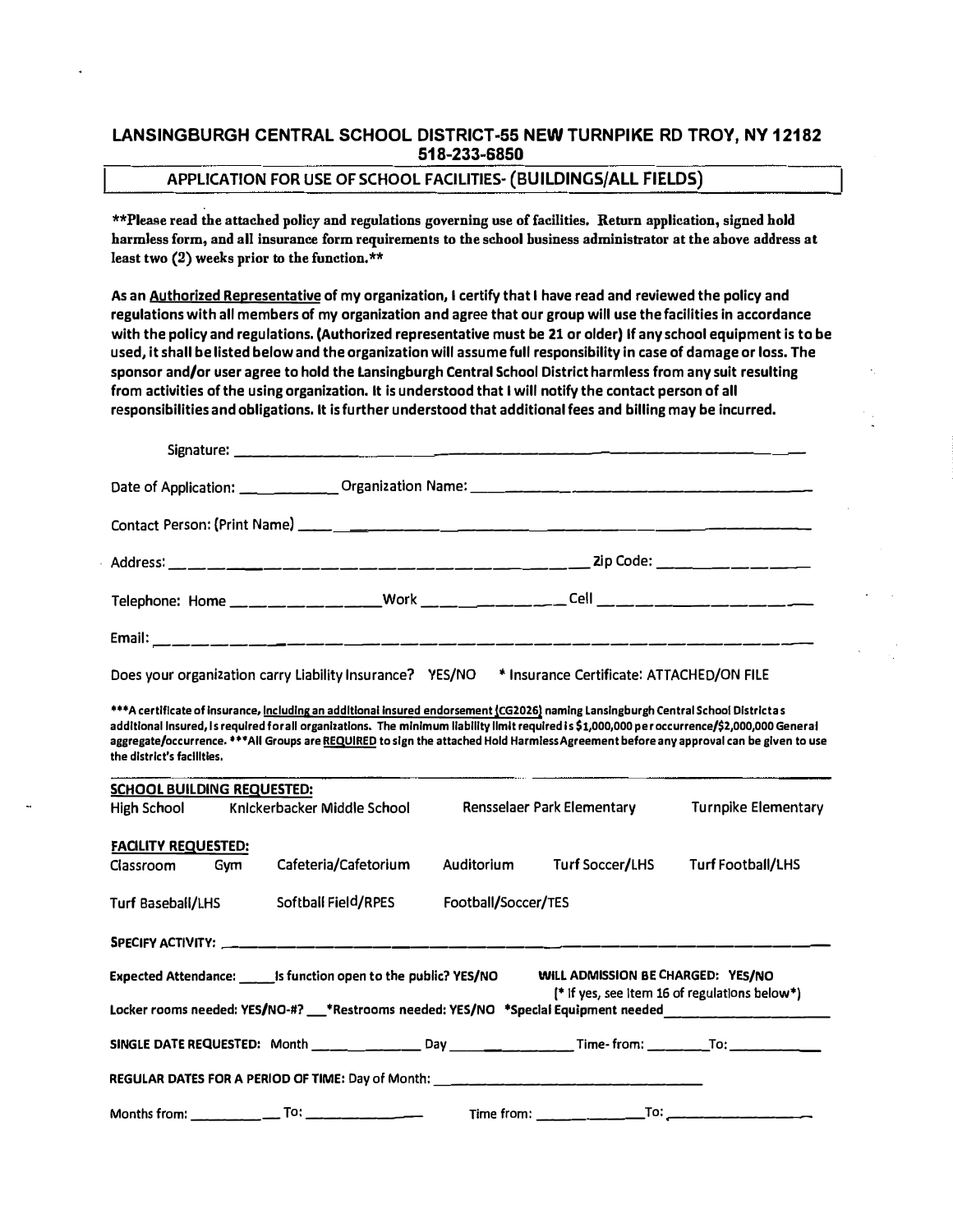### **\*Item 16-Public Use of School Facilities Regulation:**

 $\bar{a}$ 

**A detailed financial statement showing total receipts and expenses for each use of building(s) or grounds for which admission Is charged must be available on request.** 

**\*\*If event runs past scheduled time, organization wlll be responsible for additional fees\*\***  \*\*\*\*IT IS MANDATORY THAT ALL EVENTS HAVE A LANSINGBURGH CENTRAL SCHOOL DISTRICT SITE SUPERVISOR\*\*\*\*

### **SCHOOL USE ONLY**

### Personnel assigned by District to this event:

|                                                                                              |  | YES/NO How Many                                       |                                                                                  | YES/NO How Many |  |  |  |
|----------------------------------------------------------------------------------------------|--|-------------------------------------------------------|----------------------------------------------------------------------------------|-----------------|--|--|--|
| Security                                                                                     |  |                                                       | Site Supervisor                                                                  |                 |  |  |  |
| Custodian                                                                                    |  |                                                       | Clock Operator                                                                   |                 |  |  |  |
| Groundskeeper                                                                                |  |                                                       | Announcer                                                                        |                 |  |  |  |
| Chaperone                                                                                    |  |                                                       | <b>Ticket Sales</b>                                                              |                 |  |  |  |
| Trainer                                                                                      |  |                                                       |                                                                                  |                 |  |  |  |
| Police/Security required? YES/NO - If yes, how many? ____ Hours Needed: From ______To ______ |  |                                                       |                                                                                  |                 |  |  |  |
| <b>APPROVALS:</b>                                                                            |  |                                                       |                                                                                  |                 |  |  |  |
|                                                                                              |  | BUILDING PRINCIPAL APPROVAL: ________________________ |                                                                                  |                 |  |  |  |
|                                                                                              |  |                                                       | SCHOOL BUSINESS ADMINISTRATOR: _________________________________DATE:___________ |                 |  |  |  |
|                                                                                              |  |                                                       |                                                                                  |                 |  |  |  |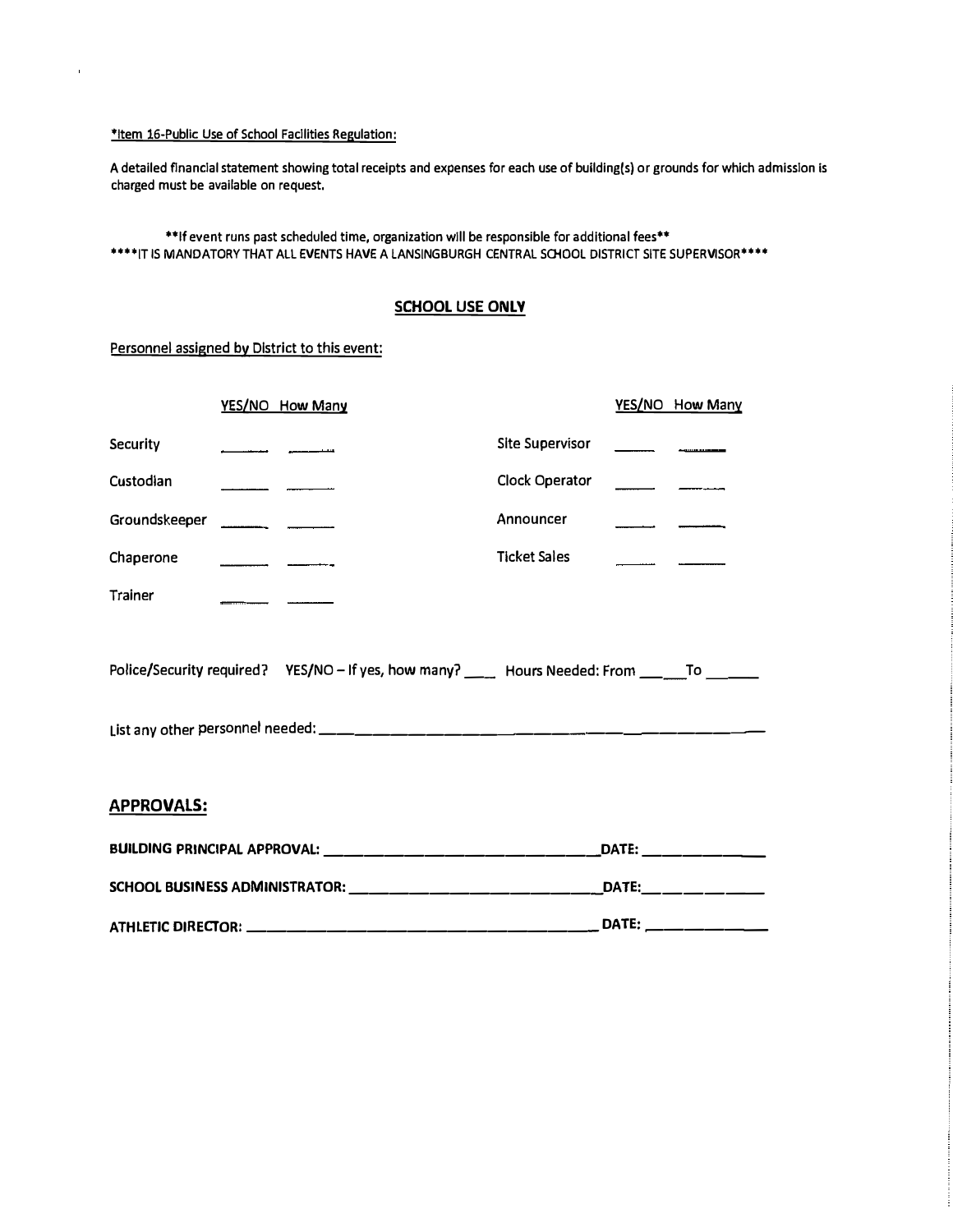### *HOLD HARMLESS AGREEMENT*  (Use *of Facilities)*

(NAME OF FACILITY USER)  $\frac{0}{\sqrt{0}}$  o  $\frac{0}{\sqrt{0}}$  does covenant and agree to defend, indemnify and hold harmless the Lansingburgh Central School District from and against any and all liability, loss, damages, claims, or actions (including costs and attorneys fees) for bodily injury and/or property damage, to the extent permissible by law, arising out of or in connection with the actual or proposed use of the Lansingburgh Central School District's property, facilities and/or services including but not limited to bodily injury to any employee, invitee, guest, contractor or subcontractor of (FACILITY USER)<br>USER) (FACILITY USER) USER)<br>understands and agrees that its use of the Lansingburgh Central School District's property and facility includes, but is not limited to, all areas identified in the application and/or permit, and sidewalks, walkways, parking lots, entrances, stairs, and all other areas incidental to and/or connected with the use of the premises (hereinafter referred to as "incidental areas").<br>(FACILITY USER) agrees that its indemnity and ins agrees that its indemnity and insurance obligations extend to the areas identified in the application and/or permit and any and/or all incidental areas.

Signature of Authorized Representative \_\_\_\_\_\_\_\_\_\_\_\_

Officers Names & Phone Numbers:

Revised First Reading: March 10, 2014 Board Adopted: March 31, 2014 Reviewed no Changes: March 30, 2015 Reviewed: October 24, 2016 Reviewed: November 28, 2016 Revised: November 27, 2017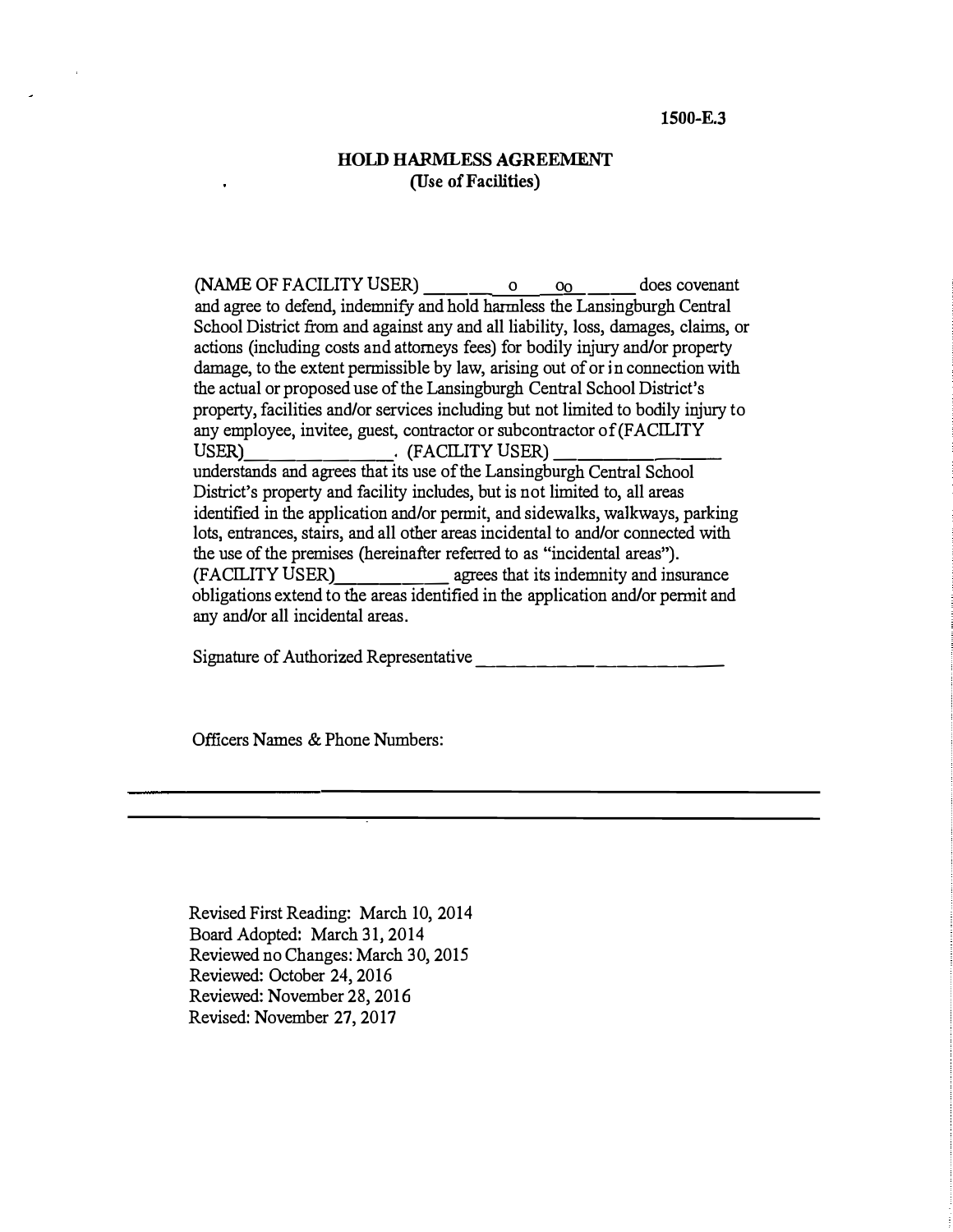## 1500-E.4 Athletic Field Fee Schedule (effective 2021)

×

 $\hat{\mathcal{L}}$ 

| <b>Football and Soccer Fields</b>  | w/o lights  | w/lights  |
|------------------------------------|-------------|-----------|
| Site Fee                           | \$125       | \$125     |
| Event (3 hr. min.) Add'l. prorated | \$405       | \$525     |
| <b>Practice Rate</b>               | \$135/hr.   | \$175/hr. |
| <b>Sectional Event Fee</b>         | \$400/day   |           |
|                                    |             |           |
| <b>Baseball Field</b>              | w/o lights  | w/lights  |
| Site Fee                           | \$225       | \$225     |
| Event                              | \$135/hr.   | \$175/hr. |
| Practice                           | \$135/hr    | N/A       |
| Tennis                             | \$150/event |           |

*Seasonal fee for Local Youth Groups -TBD* 

*There are no fees for District associated or sponsored Booster Clubs.* 

*Board Adopted -March 31, 2014 Amended-August 18, 2014 Amended- September 27, 2021*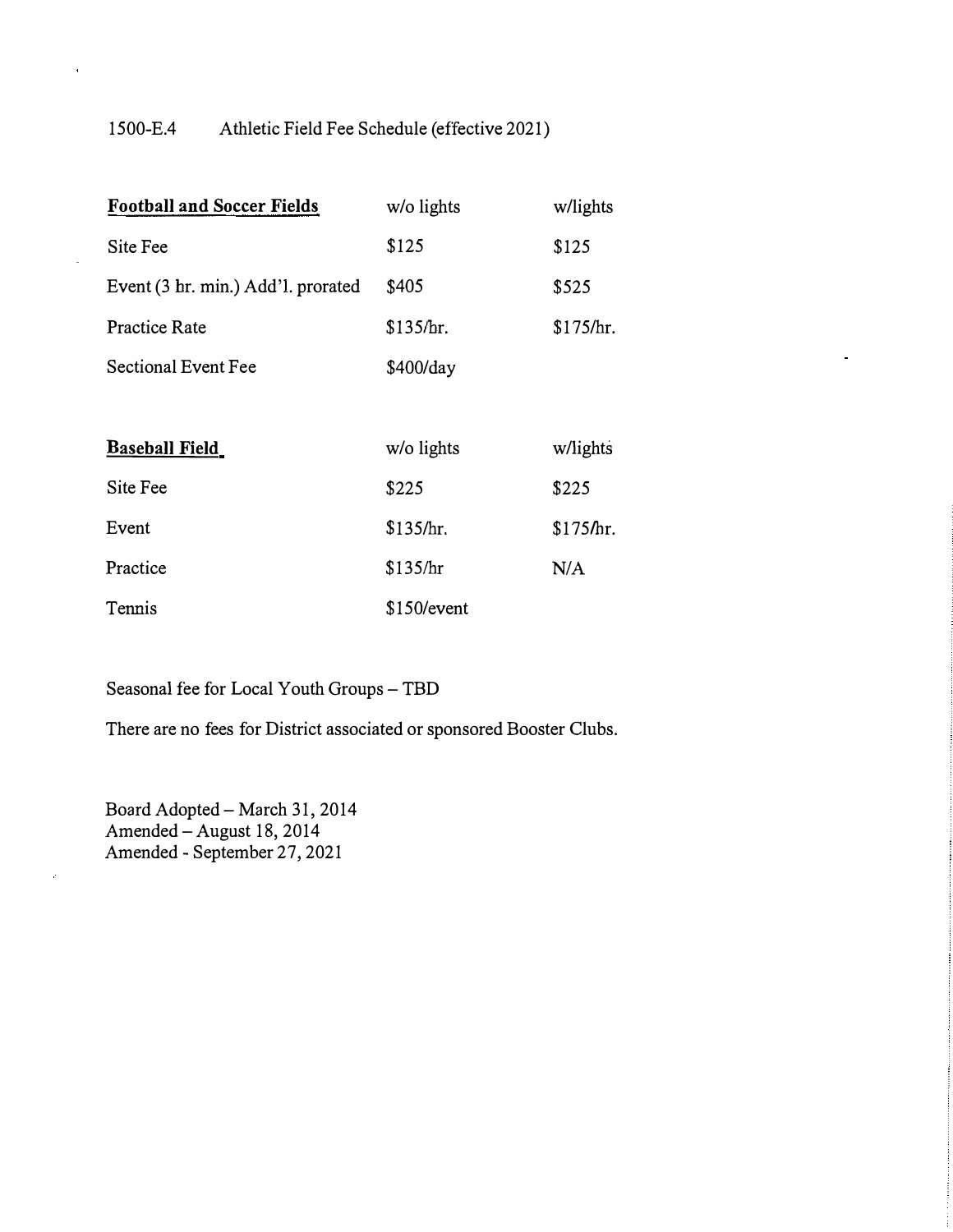## *LANSINGBURGH CENTRAL SCHOOL DISTRICT 55 NEW TURNPIKE ROAD TROY, NEW YORK 12182 (518)233-6816*

Department of Athletics Sean Colfer

Athletic Director

March 2, 2022

Athletic Director,

The Lansingburgh Central School District welcomes you to our athletic complex for your upcoming sporting event. There are a few rules unique to our High School facility that I need to share with you before you arrive.

-Metal cleats and spikes are not allowed on our synthetic turf fields

-Food of any kind including sun flower seeds and chewing gum are not allowed

It should also be noted that this is a drug free school zone so the use of tobacco in any of its forms is also prohibited. The use of any of the above items will cause damage to the field and your school or organization will be responsible for any cost associated with the repairs. Please share this with your coaching staff before they arrive to avoid any confusion.

Sincerely,

Sean Colfer Athletic Director Lansingburgh Schools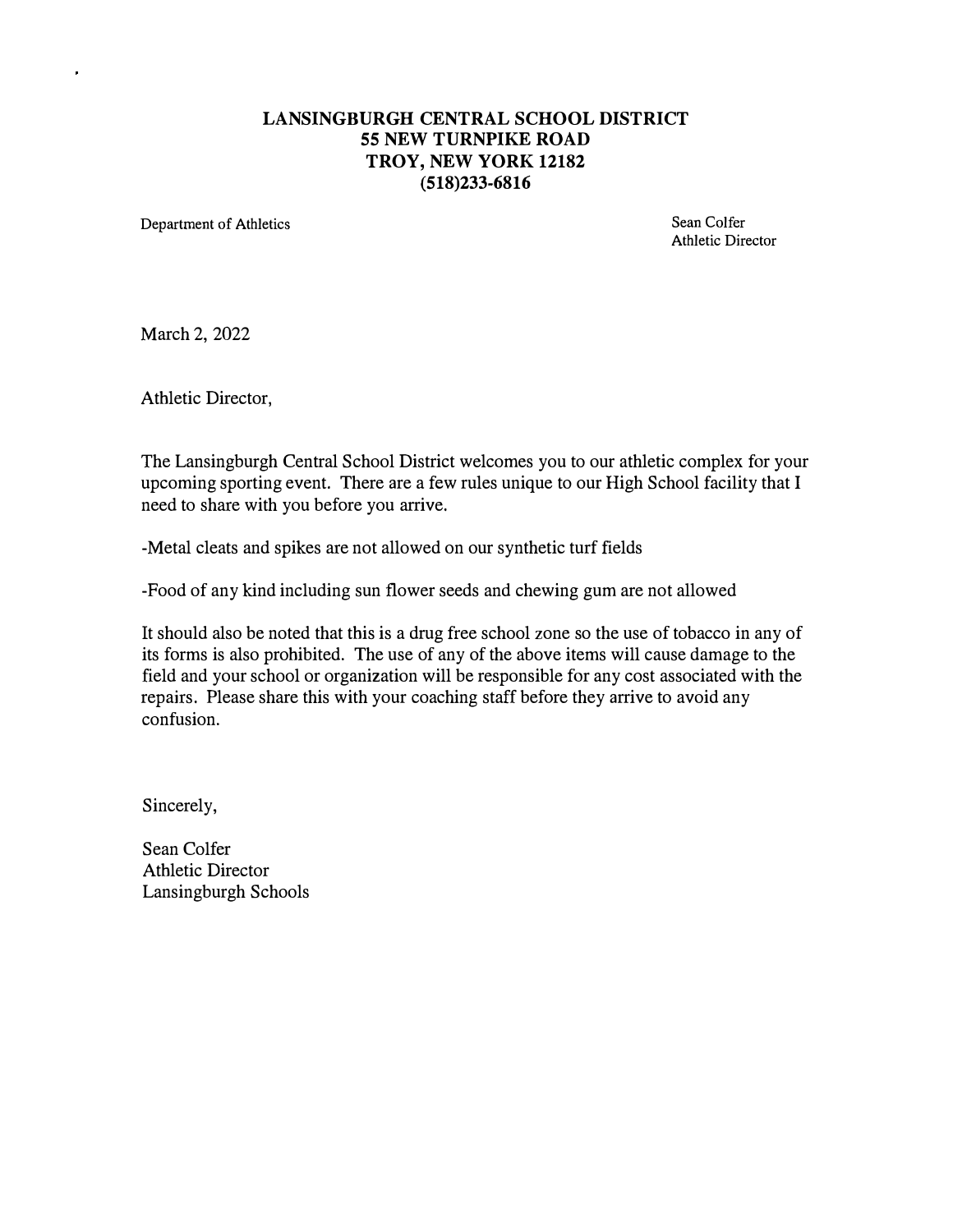# **Policy 1500 PUBLIC USE OF SCHOOL FACILITIES**

While the district's school buildings and grounds are maintained primarily for the purpose of educating students within the district, the Board of Education recognizes that the buildings and grounds are a valuable community resource and believes that this resource should be available to the community for specific uses that will not interfere with educational activities. This policy is intended to identify the uses that community groups may make of those facilities.

The Board grants the use of school facilities as a temporary license that can be revoked by the Board at any time.

District facilities may be used for the purposes listed below, subject to the conditions and restrictions set forth in this policy.

A. Instruction in any branch of education, learning or the arts.

B. Public library purposes, subject to provisions of the Education Law, or as stations of public libraries.

C. Social, civic (including but not limited to meetings of parent associations, and parent-teacher associations) and recreational meetings and entertainments, or other uses pertaining to the welfare of the community so long as such uses are non-exclusive and open to the general public.

D. Meetings, entertainment and occasions where admission fees are charged, when the proceeds are to be spent for an educational or charitable purpose.

E. Polling places for holding primaries and elections, and for the registration of voters and for holding political meetings.

F. Civic forums and community centers.

G. Recreation, physical training and athletics, including competitive athletic contests of children attending a private, nonprofit school.

H. Child-care programs when school is not in session, or when school is in session for the children of students attending schools of the district and, if there is additional space available, for children of employees of the district.

by an entity other than the school district. Additionally, as a condition of receiving state funding, the district permits access to military recruiters to school buildings, grounds and facilities to the same extent it provides access to those who inform students of educational, occupational or career opportunities. I. Licensed school-based health, dental or mental health clinics as defined in Education Law **414,** operated

J. Graduation exercises held by not-for-profit elementary and secondary schools.

### *Prohibited Uses*

Any use not permitted by this policy is prohibited. In addition, the following uses are specifically prohibited.

A. Meetings sponsored by political organizations.

B. Meetings, entertainments and occasions, where admission fees are charged that are under the exclusive control of and the proceeds are to be applied for the benefit of a society, association or organization or a religious sect or denomination or of a fraternal, secret or exclusive society or organization, other than veterans' organizations or volunteer fire fighters or volunteer ambulance workers.

## *Conditions of Use for District Facilities*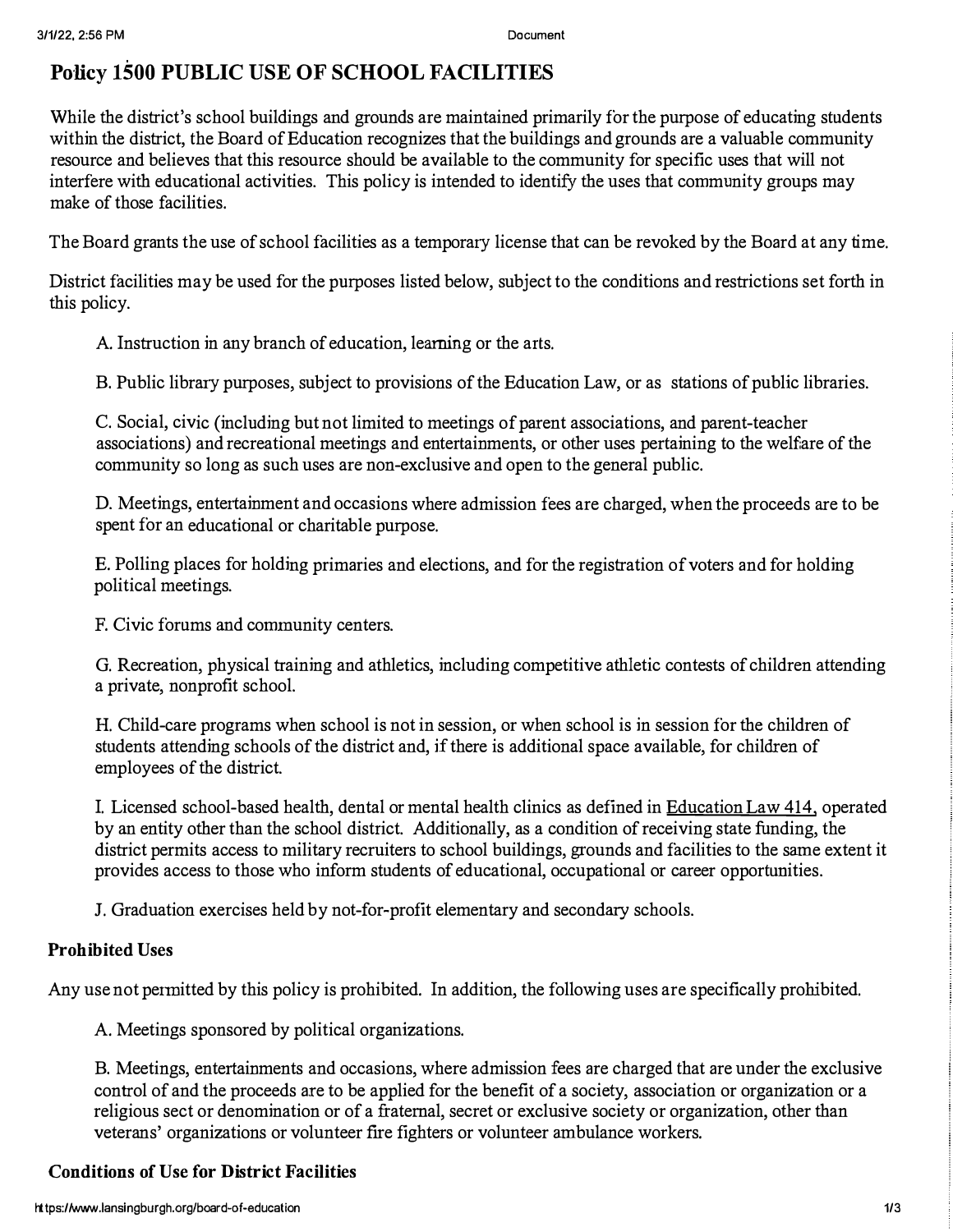A. Use of district facilities may be permitted unless such facilities are in use for school purposes, or during educational programs. The district reserves exclusive and nomeviewable judgment to detennine if a requested use would interfere with or disturb the district's educational programs,

B. The District retains the right to waive use fees for groups that are associated or sponsored by the District.

C, Use of district facilities will be permitted only where the applicant agrees to pay the district a user fee according to a schedule adopted by the district. The district retains the further right to waive user fees for groups that are associated with or sponsored by the district.

D. Where, in the judgment of the district, the requested use of district facilities requires special equipment or supervision, the district reserves the right to deny such use, or in the alternative, to condition such use upon the applicant's payment of additional fees in accordance with paragraph C above, Only authorized personnel shall operate district equipment. (Please refer to  $1500$  E.2 for specific requirements).

E. The Board reserves the discretion to deny use of district facilities described above, or to terminate use of district facilities:

1. By an applicant who has previously misused or abused district facilities or property or who has violated this policy;

2. For any use which could have the effect of violating the Establishment Clause of the United States Constitution or other provisions of the United States or New York State Constitutions;

3, For any use which, in the estimation of the Board, could reasonably be expected to or actually does give rise to a riot or public disturbance;

4. For any use which the Board deems inconsistent with this policy;

5. For any use by a private for-profit entity that has the direct or indirect effect of promoting the products or services of such entity;

6. In any instance where alcoholic beverages or unlawful drugs are sold, distributed, consumed, promoted or possessed;

7. For any use prohibited by law,

8, For any prohibited conduct exhibited as listed in the District's Code of Conduct on School Property  $(Policy\#5300.15)$  and accompanying regulations.

### **Application Procedure for Use of District Facilities**

A. All applications for use of school facilities shall be made in writing and submitted to the Business Office per District schedule. A use permit application is available in the Business Office.

B, The applicant must clearly and completely describe the intended use of the district facility in the application,

C. All applicants must review this policy prior to submitting the application, All applications must be signed by an authorized agent of the group or organization requesting use. The applicant's signature on the application shall attest to the group or organization's intent to comply with all Board policies and regulations and to use district facilities strictly in accordance with the use described in the application.

D, All applicants must agree to assume responsibility for all damages resulting from its use of district facilities. Proof of adequate insurance must be provided by the applicant at the time of application.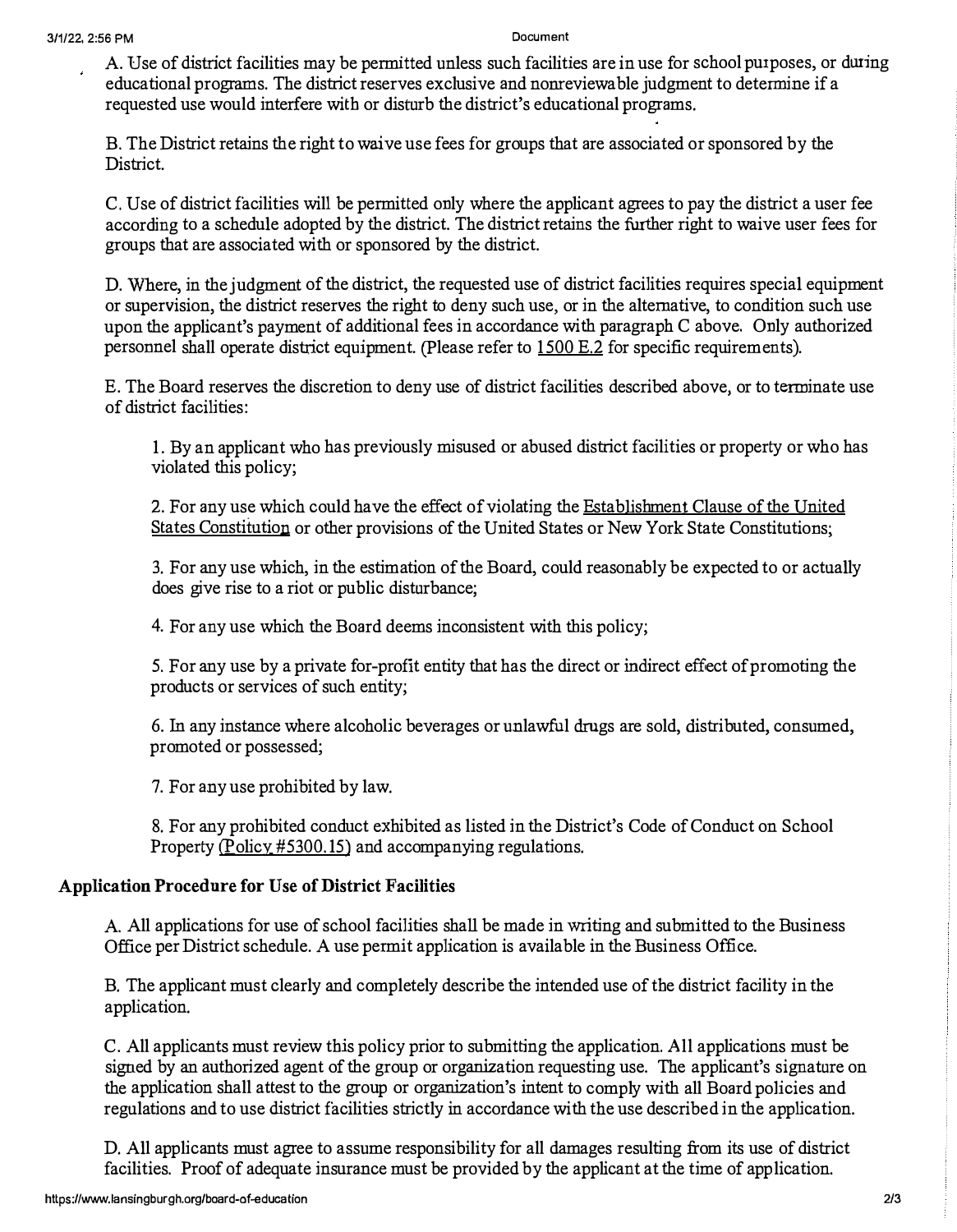*E*, Permits shall be valid only for the facility, use, dates and time specified in the permit. No adjustment to *the permit is allowed except with the prior written approval of the Superintendent. Permits shall not be transferable,* 

*F, The Superintendent is authorized to alter or cancel any permit if it becomes necessary to use the facility for school purposes or for other justifiable reason.* 

*G. With regard to scheduling activities, the district retains the right to give preference to groups and organizations which are associated with or sponsored by the district, and to modify requests in order to facilitate scheduling.* 

*H. Issuance of a permit shall not limit the right of access to the facility by district staff.* 

*I. All applications from groups not sponsored by the district must include the names addresses and phone numbers of the organization officials. All applications must also include a contact person for the activity for which the use of facility was requested.* 

Ref:

*Education Law 414* 

*Revised First Reading: March 10, 2014* 

*Revised Date: March 31, 2014* 

*First Reading: March 30, 2015* 

*Revised and Adopted: April 21, 2015* 

*Revised: October 24, 2016* 

*Lansingburgh Central School District*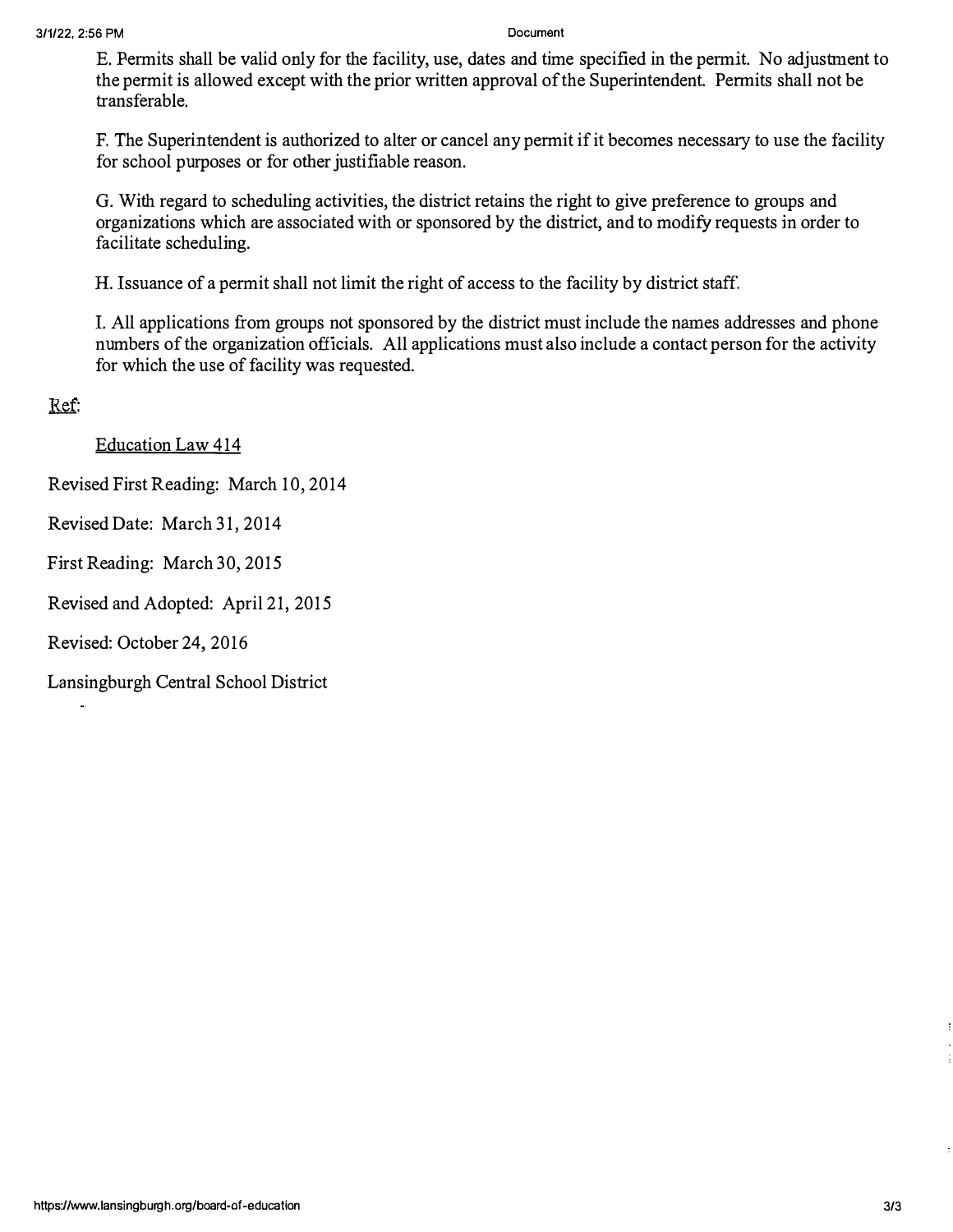# **Regulation 1500-R PUBLIC USE OF SCHOOL FACILITIES REGULATION**

1. Application forms for the use of school buildings or grounds can be obtained from the Business Office. Such applications must be signed by a responsible person over 21 years of age and submitted, in quadruplicate, to the Office of the School Business Administrator at least two weeks prior to the function for single events, by February 15 for summer/fall sports, and by August 15 for winter/spring sports.

2. Groups, which are associated with or sponsored by the district, shall have first preference.

3. The Superintendent of Buildings and Grounds on duty is to be regarded as the representative of the Board of Education.

4. There shall be no use, possession, sale or distribution of alcohol or controlled substances as defined in Board policy 5312.1, Drug and Alcohol Abuse, at any time in the school buildings or on school property.

5. There shall be no smoking on school property.

6. Regular gym shoes must be worn when sports or games are conducted on the gymnasium floors. No metal cleats or spikes are allowed on our turf fields.

7. Children's activities must be under strict supervision of adult sponsors at all times. Sponsoring organization officers are responsible for insuring adequate supervision.

8. The Building Principal under whose supervision the event is scheduled shall determine the number of police, fire personnel, school employees and chaperones required to maintain adequate security.

9. When school and PTA sponsored events are held, the Principal or his/her designee shall be present at the event and shall be responsible for approving and supervising the chaperons and police and fire personnel to be used.

10. When non-school sponsored events are held, the person signing the request for use of the buildings or grounds will be responsible for maintaining security in lieu of the Principal or his/her designee.

11. The Business Administrator shall be responsible for contracting all required security personnel such as police and fire personnel.

12. Any group using school facilities is required to pay for the security (i.e., police and fire personnel) required by the Building Principal and contracted for by the Business Administrator. In the case of the Parent-Teacher Association and Board-approved booster organizations, the Board will provide up to \$500 in security cost in any one school year. In addition, the Board will provide up to \$500 for security and custodial costs to each Building Principal for approved student organizations.

13. Any group using building facilities for fund raising activities are required to pay for the services of custodians, as well as police and frre personnel.

14. Responsibility for order and safety must be assured by the applicant. Any damage to school property shall be reimbursed by the organization using same.

15. The space used shall be vacated no later than 11 p.m., unless a specific exception is granted in the permit.

16. A detailed financial statement showing total receipts and expenses for each use of building(s) or grounds for which admission is charged must be available on request.

17. It shall be understood that the Superintendent of Schools or designee has sole authority to grant or reject requests for the use of school facilities and equipment.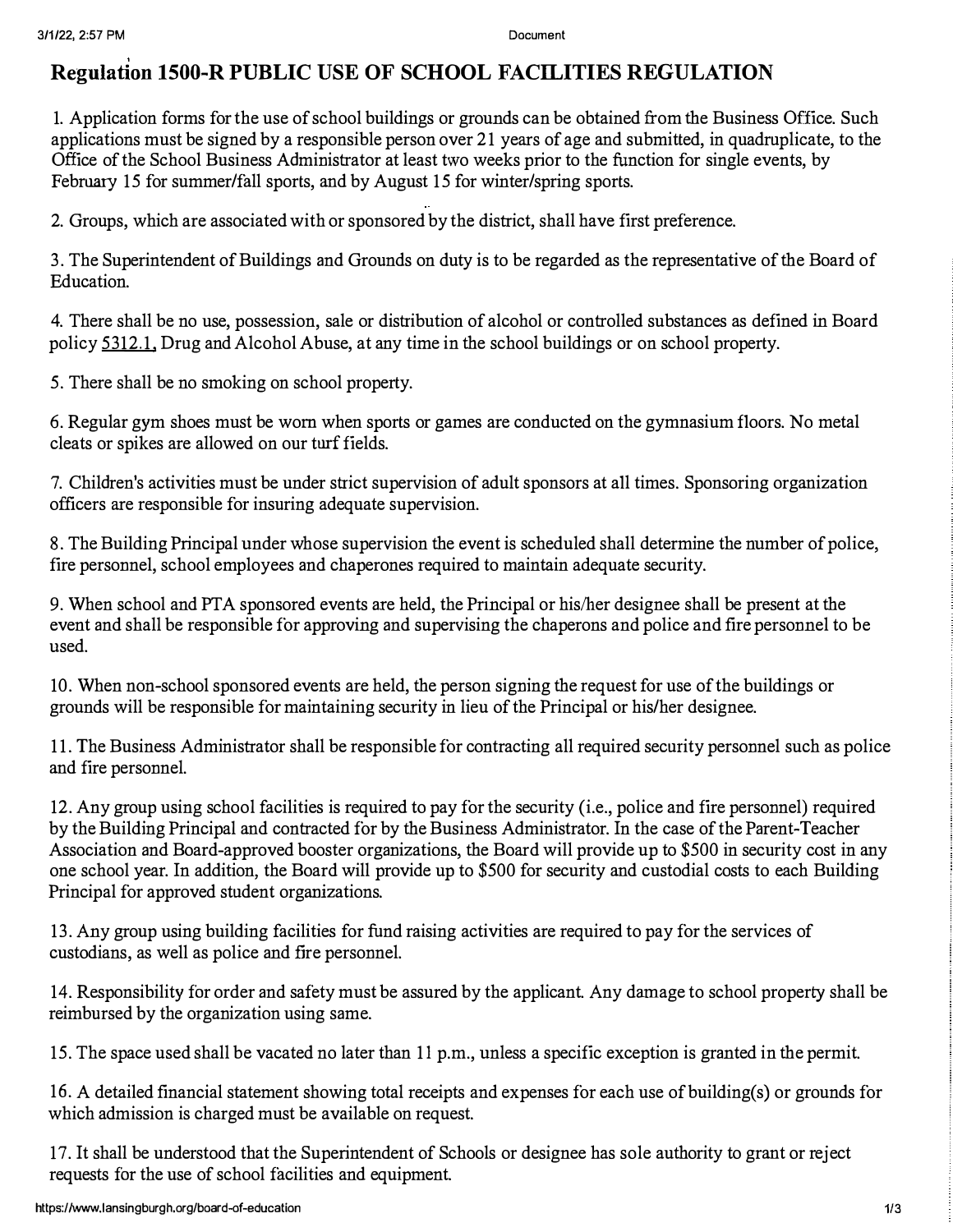18. Any group using school facilities is required to present evidence of liability insurance, with the district named as an additional insured, in an amount deemed adequate by the *<sup>S</sup>*uperintendent or Business Administrator.

## *Permitted Uses*

District facilities may be used for the purposes listed below, subject to the conditions and restrictions set forth in this policy.

1. Instruction in any branch of education, learning or the arts.

2. Public library purposes, subject to provisions of the Education Law, or as stations of public libraries.

3. *S*ocial, civic and recreational meetings and entertainments, or other uses pertaining to the w elfare of the community so long as such uses are non-exclusive and open to the general public.

4. Meetings, entertainment and occasions where admission fees are charged, when the proceeds are to be spent for an educational or charitable purpose.

5. Polling places for holding primaries and elections, for the registration of voters and for holding political meetings.

6. Civic forums and community centers.

7. Recreation, physical training and athletics, including competitive athletic contests of children attending a private, nonprofit school.

8. Child-care programs when school is not in session, or when school is in session for the children of students attending schools of the district and, if there is additional space available, for children of employees of the district.

9. Graduation exercises held by not-for-profit elementary and secondary schools.

### *Prohibited Uses of School Buildings and Property*

*S*tate Education Law and the Constitution of New York *S*tate specifically prohibit the following uses of school buildings and property:

1. for any purpose that will in any way interfere with the use of school buildings, grounds, or other school property by the school;

2. by any outside organization or group to conduct religious services or religious instruction;

3. by any person or profit-making organization for personal or private gain, financial or otherwise;

4. for holding a social, civic or recreational meeting or other use pertaining to the welfare of the community, unless such meeting, entertainment or use shall be non-exclusive and open to the general public;

5. for a meeting, entertainment, or occasion where admission fees are charged, unless the proceeds thereof are to be expended for an educational or charitable purpose approved by the Board; and/or

6. for a meeting, entertainment or occasion where admission fees are charged, if such meeting, entertainment or occasion is under the exclusive control and the proceeds are to be applied for the benefit of a society, association, or organization of a religious sect or denomination, or of a fraternal, secret or exclusive society or organization, other than any organization of veterans or of volunteer firefighters or volunteer ambulance workers.

 $\ddot{\phantom{0}}$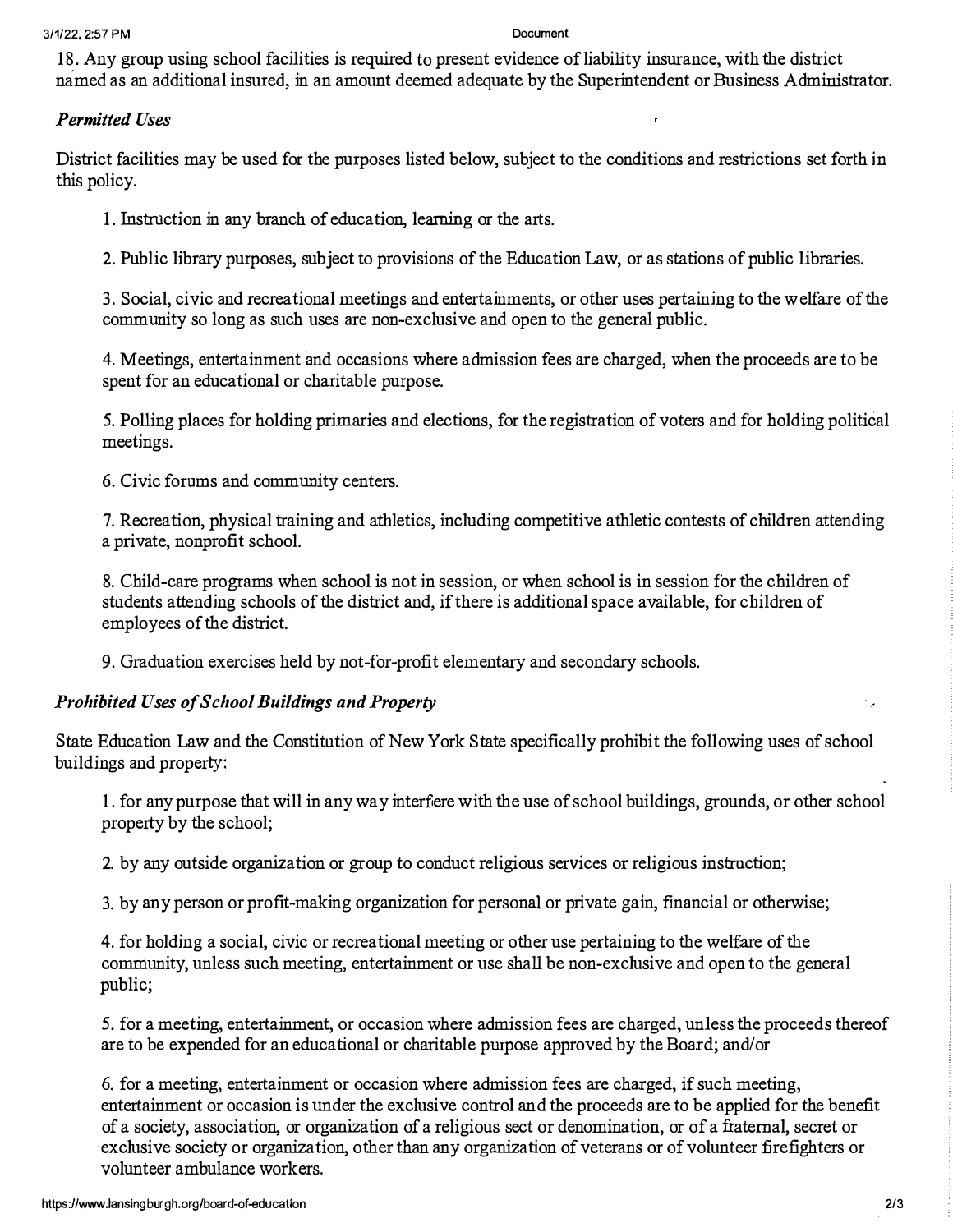### **3/1 /22, 2:57 PM Document**

### *U�e of School Facilities by School Personnel*

Any use of school facilities for school-related activities will be scheduled through the Building Principal. Any other use outside the regular school week will be scheduled through the Superintendent of Schools.

Recognized collective bargaining units may use school facilities to conduct meetings as specified in the collective bargaining agreement(s).

No students are allowed in a school building unless appropriate school personnel is on duty. Scheduling in advance will ensure that the space requested is available and not given to outside groups.

Revised First Reading: March 10, 2014

Board Revisions Adopted: March 31, 2014

Reviewed First Reading: March 30, 2015

Adopted: April 21, 2015

Reviewed October 24, 2016

Lansingburgh Central School District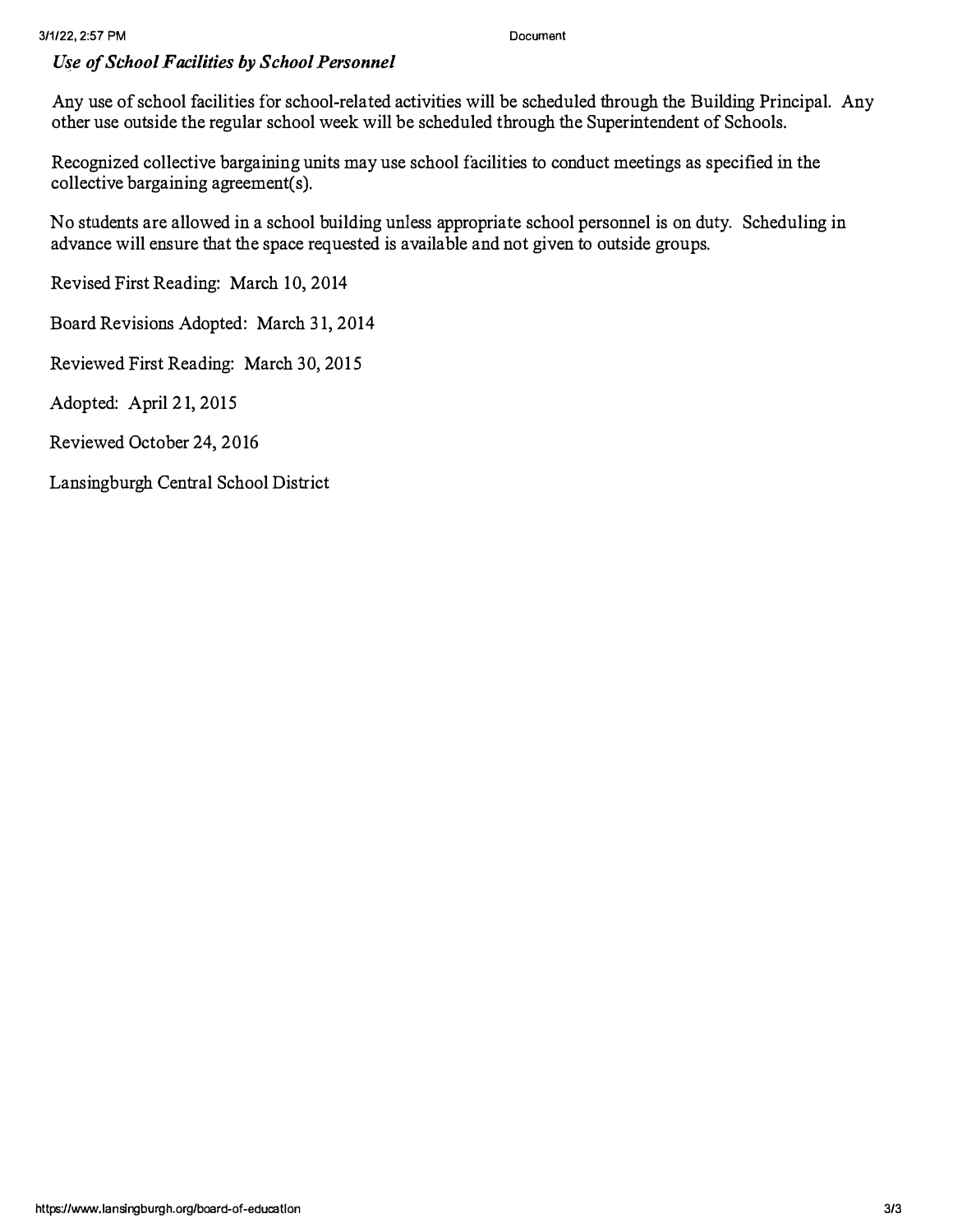### *INSURANCE REQUIREMENTS - USE OF FACILITIES*

*The organization shall purchase and maintain during the term of use the following insurance. This insurance must be purchased from a New York State licensed, A.M. Best Rated "A" or "A+" carrier. The Lansingburgh Central School District and its Board of Education (Board), shall be named as additional insured. A copy of the certificate and additional insured endorsement ( 62026 or equivalent) and additional insured endorsement (AIE CG 2026) shall be mailed to the District, two weeks prior with a provision that in the event the policies are either canceled or diminished, at the time of application, by certified mail, return receipt requested, thereof shall be given to the District. The activities shall not commence until they have obtained all insurance as required and such insurance has been approved by the District.* 

*I. For All Coverages:* 

*Any deductibles or self-insured retentions must be declared to and approved by the District and are the responsibility of the facility user. Any failure to comply with reporting provisions of the policies shall not affect coverage provided to the District, its Board, officers, employees or volunteers.* 

*II. Commercial General Liability Insurance:* 

*"Occurrence" form, including Premises-Operations, Products-Completed Operations, Contractual, Personal Injury, Owner-Contractor Protective and Fire Damage Legal Liability. Coverage shall be in the amount of \$1,000,000 per occurrence, \$2,000,000 aggregate.* 

*With regard to Commercial General Liability coverages, the policies shall be endorsed to contain the following provisions:* 

- *The Lansingburgh CSD, its Board, officers, employees and volunteers shall be listed as additional insured on the user's liability policies with the users coverage as primary and non-contributory coverage. Insurance coverage shall be primary insurance as respects the District, its Board, officers, employees and volunteers. It is the intent of this agreement that additional insured status shall cover and extend to property and facilities including, but not limited to all areas identified in the application and/or permit, and sidewalks, walkways, parking lots, entrances, stairs and all other incidental to and/or connected with the use of the premises.*
- *Any insurance or self-insurance maintained by the District, its Board, officers, employees and volunteers shall be excess of the Organization's insurance and shall not contribute to it with the users coverage as primary and non-contributory coverage.*